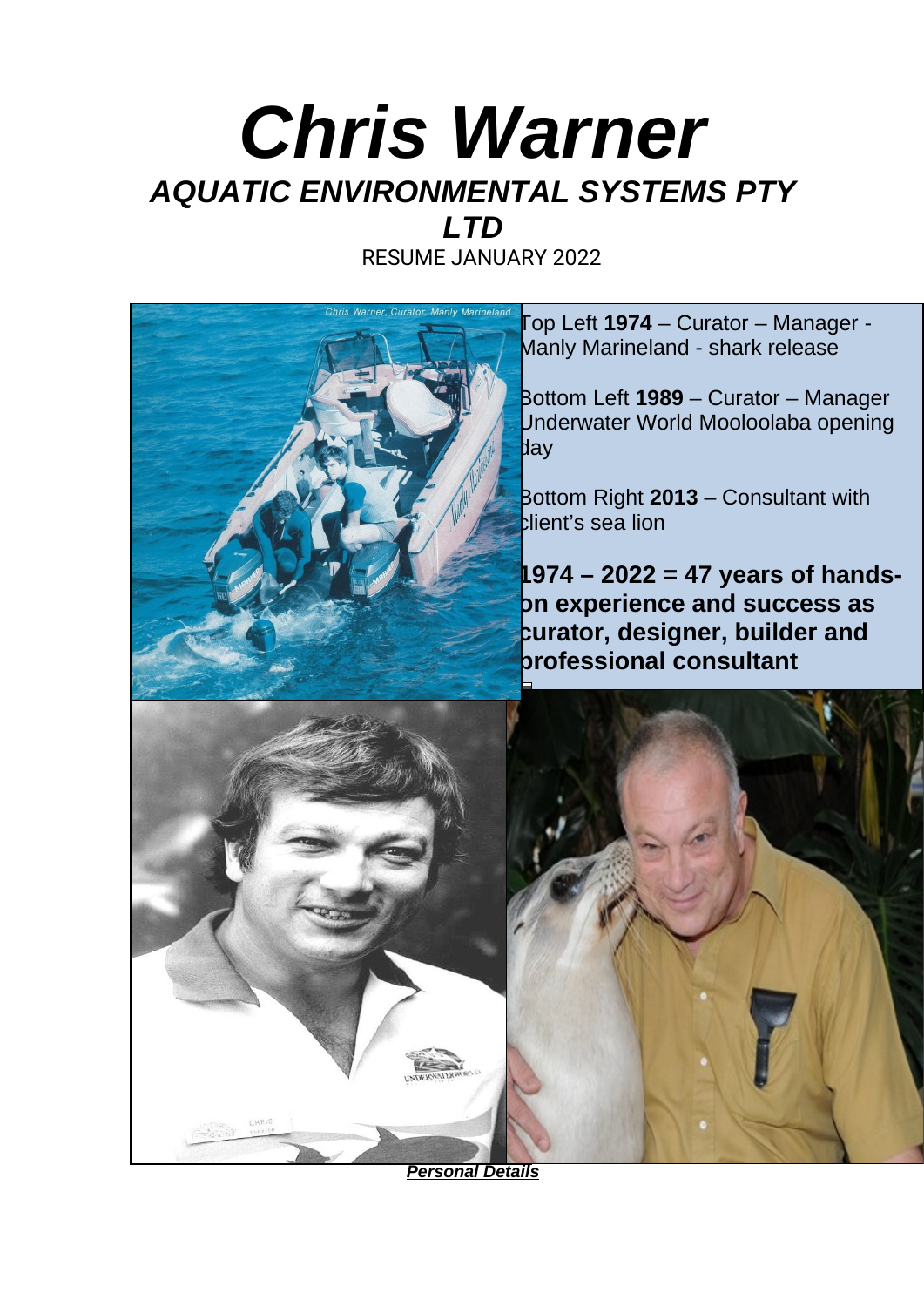Name: ……………………………….Christopher John WARNER Date of Birth: ……………………….13 January 1951 Nationality: ………………………….Australian / British Address: …………………………….108-112 Browns Road, Belli Park Queensland 4562 Australia Contact------------------------------------- Mobile: +61 412 214 335

Email: chris@aquaticsystems.com.au

#### *Qualifications, Certifications and Associations*

Trade Certificate (Fitting, Machining and Welding) Tool Making Certificate Certificate of Mechanical Engineering Certificate of Composites Engineering Registered Professional Diver – AS 2815 Private aircraft pilots license

#### *Memberships*

WAZA (World Association of Zoos and Aquariums)

ASZK (Australian Society of Zoo Keepers)

AZA (American Zoological Association) (Peak body for zoo keeping professionals)

Zoo (Aquarium Association Australasia) (Peak body for zoological park & aquarium principals)

IOA (International Ozone Association) (Association of professional engineers involved in ozone & UV systems design)

> AWA (Australian Water Association) (Peak body for Australian water quality engineers)

AALSO (Aquatic Animal Life Support Operators) (Peak international body for LSS designers, engineers & operators)

AFTCRA (Australian Freshwater Turtle Conservation & Research Association) (Turtle research & conservation group)

> EAAM (European Association for Aquatic Mammals) (Peak body for Marine Mammal Standards)

> QWRC (Queensland Wildlife Rehabilitation Council) (Peak wildlife conservation body)

IMATA (International Marine Animal Trainers Association)

AQUALITY (zoological water quality association and information group)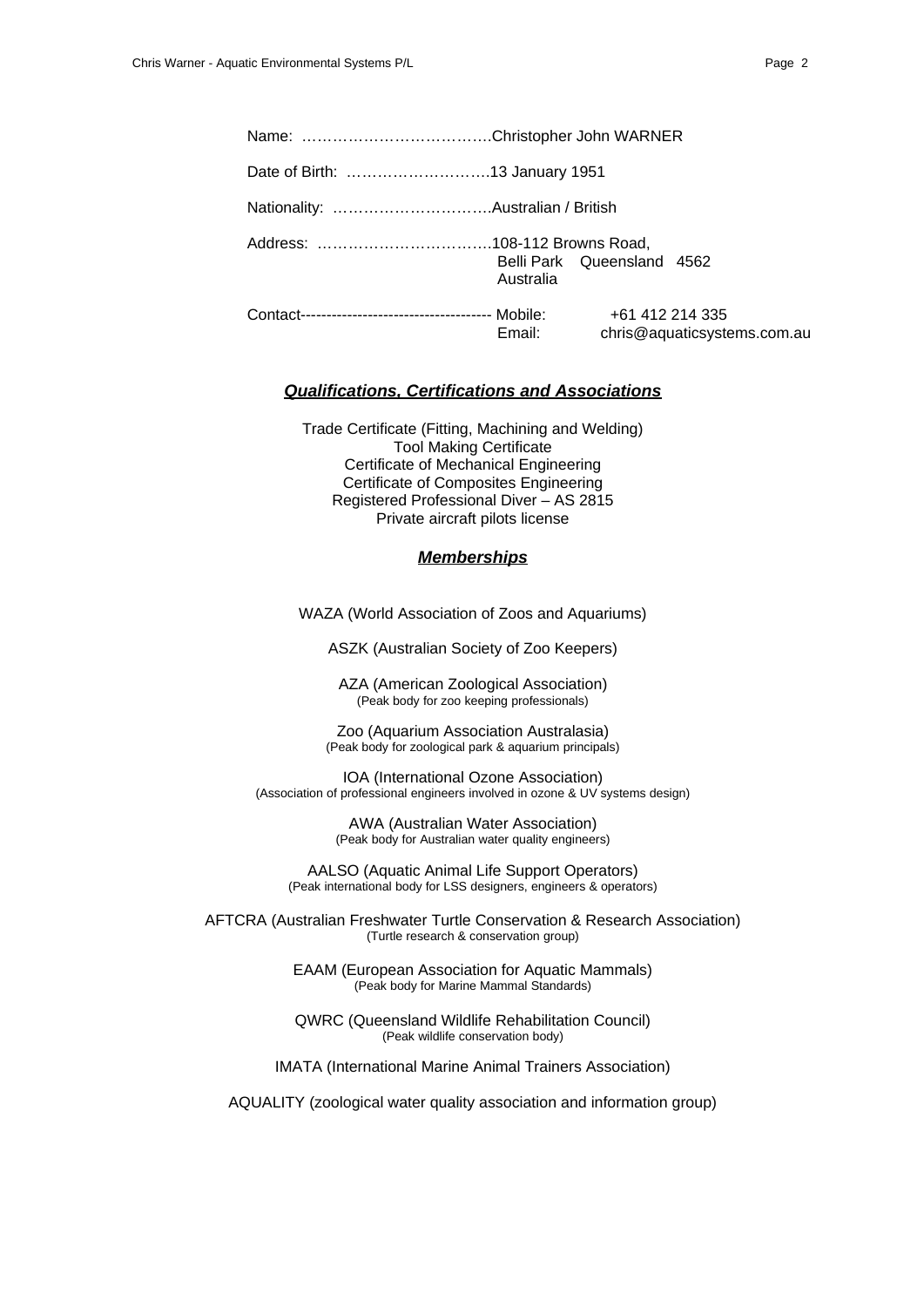

# *Professional History / Aquarium Related Experience*

# **Aquatic Environmental Systems Pty Ltd**

*Managing Director & Principal Design Engineer*

# *2022*

# **Coral World International**

Principal design consultant for the Concept and Developed Design of the new Berlin Aquarium life support system and general aquarium specialist works consultant.

#### **Amalgam Design Lab**

For Construction drawings for all aquarium components of the Gujarat Aquarium in India. Provide husbandry and water quality advice to the developer.

#### *2020-2021*

#### **Coral World International**

Principal Design Consultant for the Concept Design of the new Berlin Aquarium life support system and general aquarium specialist works consultant.

# **Amalgam Design Lab**

Design Consultant for the Gujarat Aquarium in India and general advice regarding aquarium specialist works and animal husbandry.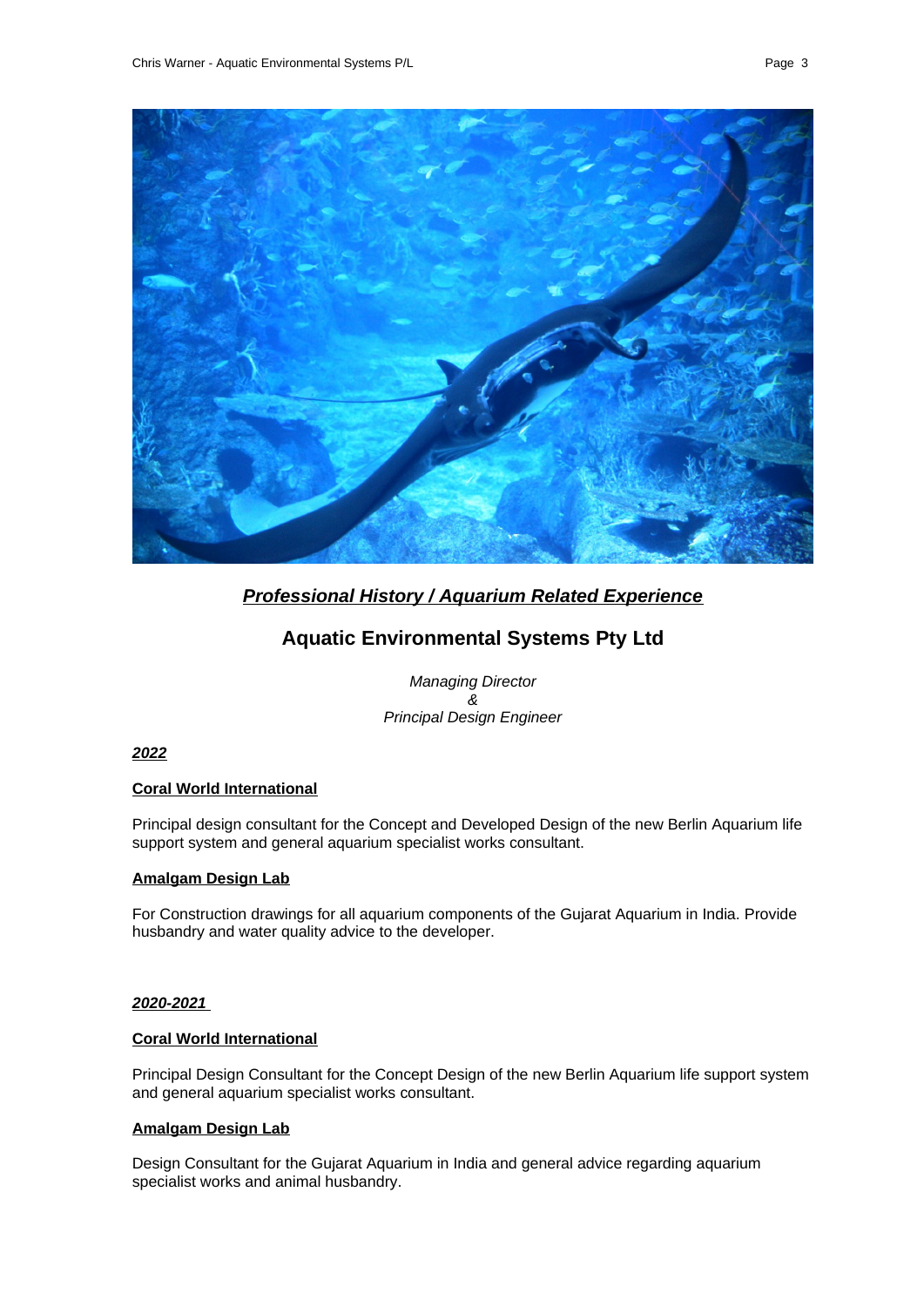#### *2019-2020*

#### **Minderoo Foundation Marine Research Centre (Western Australia)**

Provide advise and design assistance regarding all aspects of the project.

#### **Hong Kong University Sha Tau Kok Aquaculture laboratory**

Provide design and advice for the university's laboratory/pilot aquaculture plant.

#### *2017-2019*

#### **Pairi Daiza Zoo (Belgium) Steller Sea Lion Exhibit**

Commissioned by the zoos design team to provide advice generally regarding the exhibits pool, haul-out areas and general environment to provide a suitable facility for exhibiting Steller Sea Lions and in compliance with the EAAM code of practice.

Provide advice regarding pool underwater viewing panel shape, structure and sealing.

Provide advice regarding back of house holding and support areas.

Produce a full design of the exhibit water quality system to provide an excellent low stress environment for the animals and clear water for visitor viewing. Provide advice on the most suitable filtration equipment to be used, produce tender drawings, interview potential contractors, assist the project manager with selecting a contractor, supervise the selected contractor during construction and commissioning.

Provide on-going advice as required.

#### **Pairi Daiza Zoo (Belgium) Hippopotamus Exhibit**

Commissioned by the zoos design team to design and supervise an upgrade to the existing Hippopotamus Exhibit and holding facility pool filtration system to improve water quality to worlds best practice to enable excellent water clarity and a low stress environment for various fresh water fish to co-inhabit the pool.

Provide advice regarding the most suitable filtration to be used.

Assist the project manager in selecting a suitable contractor, supervise the contractor during construction and commissioning.

Provide on-going advice as required.

#### **Pairi Daiza Zoo (Belgium) Cold World and New Aquarium Future Development**

Commissioned by the zoos design team assist with the design of a future planned exhibit to be known as "The Cold World". The exhibit will include Polar environment exhibits for Sub Antarctic Penguins, Walrus and Polar Bears.

AES will assist the zoos design team with the general exhibit design, acrylic design and artificial environment design and provide a full design and documentation service for the LSS and water treatment and recovery systems.

AES will work with the zoos design team to undertake concept research and design of a new aquarium and associated features.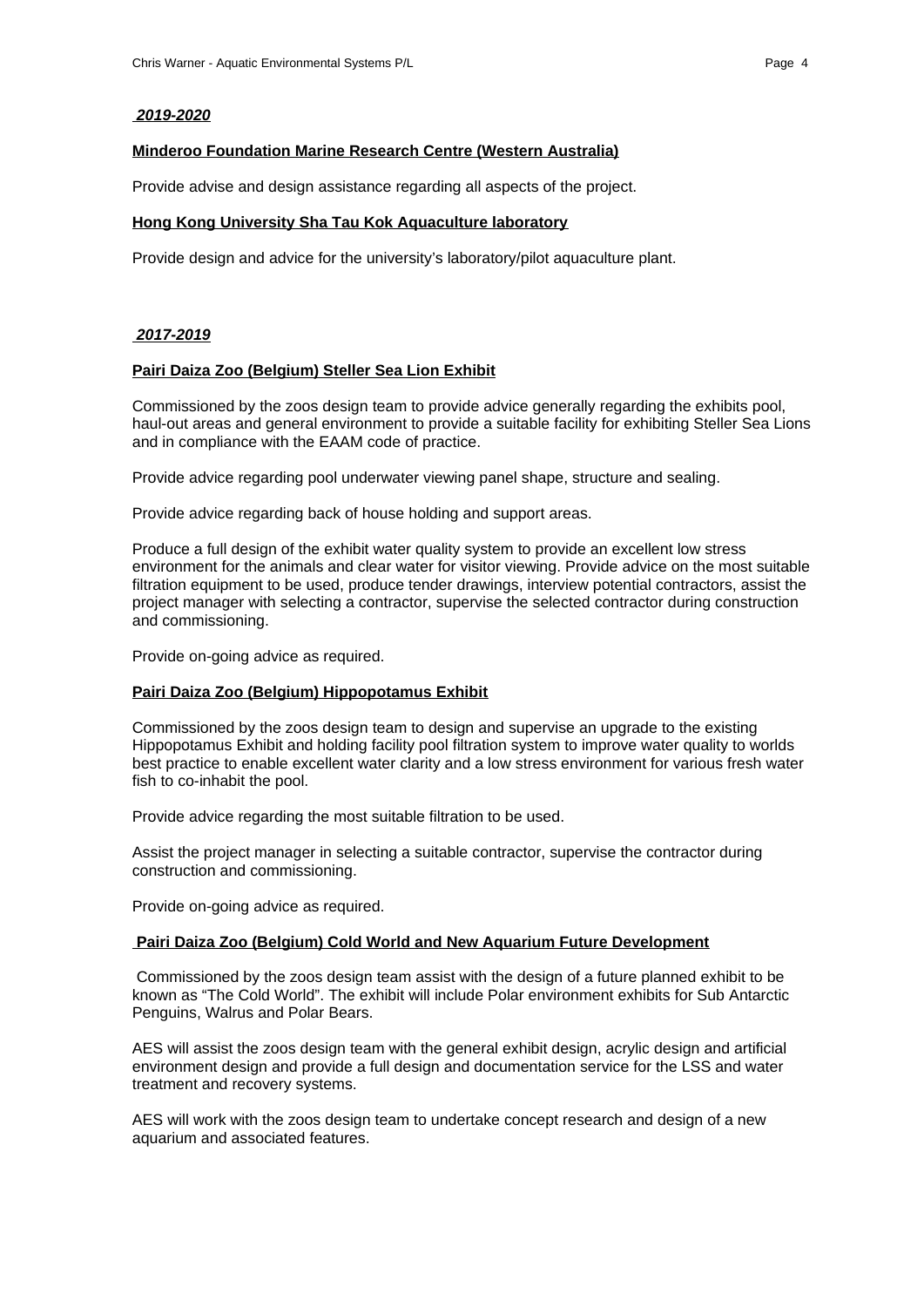#### **Village Road Shows (Sea World on the Gold Coast Australia)**

Following acceptance of the exhibit design AES was contracted to design, build, install and commission all sea jelly exhibit krisels and holding and breeding tanks including all LSS, water supply and distribution systems for the facility. After commissioning AES will have an on-going advisory role. (manufacturing of equipment is being undertaken in China in association with Jari and Seven Seas Aquariums)

#### **Village Road Shows (Sea World on the Gold Coast Australia)**

Co-designer with new large scale sea jelly exhibit in conjunction with Crossley Architects, responsible for general design advice, detailed design & documentation of all Kreisel tanks, Life Support System ("LSS"), exhibit lighting, ocean water supply & central services. Supervision of all Aquarium Specialist Works ("ASW") installation, testing & commissioning & on-going operational advice.

#### **Mandai Rainforest Safari Park & Penguin Exhibits (Singapore Zoo)**

Consultant to the Mandai design team to provide advice for all aspects of the hydraulics & water filtration of the water bodies of the 8 aviary water bodies.

Consultant to the Mandi design team to provide advice for all aspects of the new Penguin Exhibit including exhibit design, acrylic viewing panels, artificial environment, filtration & temperature control systems.

#### **Porous Pty Ltd Crocodile Farms Northern Territory and Queensland Australia**

Ongoing commission to provide water quality, environment, husbandry & operational assessment, advice & staff training to the company's 4 crocodile farms in the Australian Northern Territory & Queensland.

#### **Capital Court OPC Marriott Hotel Aquarium Hong Kong**

Design of all ASW requirements & stocking & husbandry requirements for the 700,000 litre Foyer Aquarium in the new Marriott Hotel at Ocean Park Hong Kong.

#### **Palm Capitol Mall of Dilmunia Aquarium Bahrain**

ASW consultant & designer for the 750,000-litre aquarium feature being built in the Dilmunia Mall.

#### **Emaux Water Quality**

Design & advice regarding the manufacture of specialized FRP life support system equipment components for the aquarium & marine park industry. Ongoing association with LSS equipment product development and advice.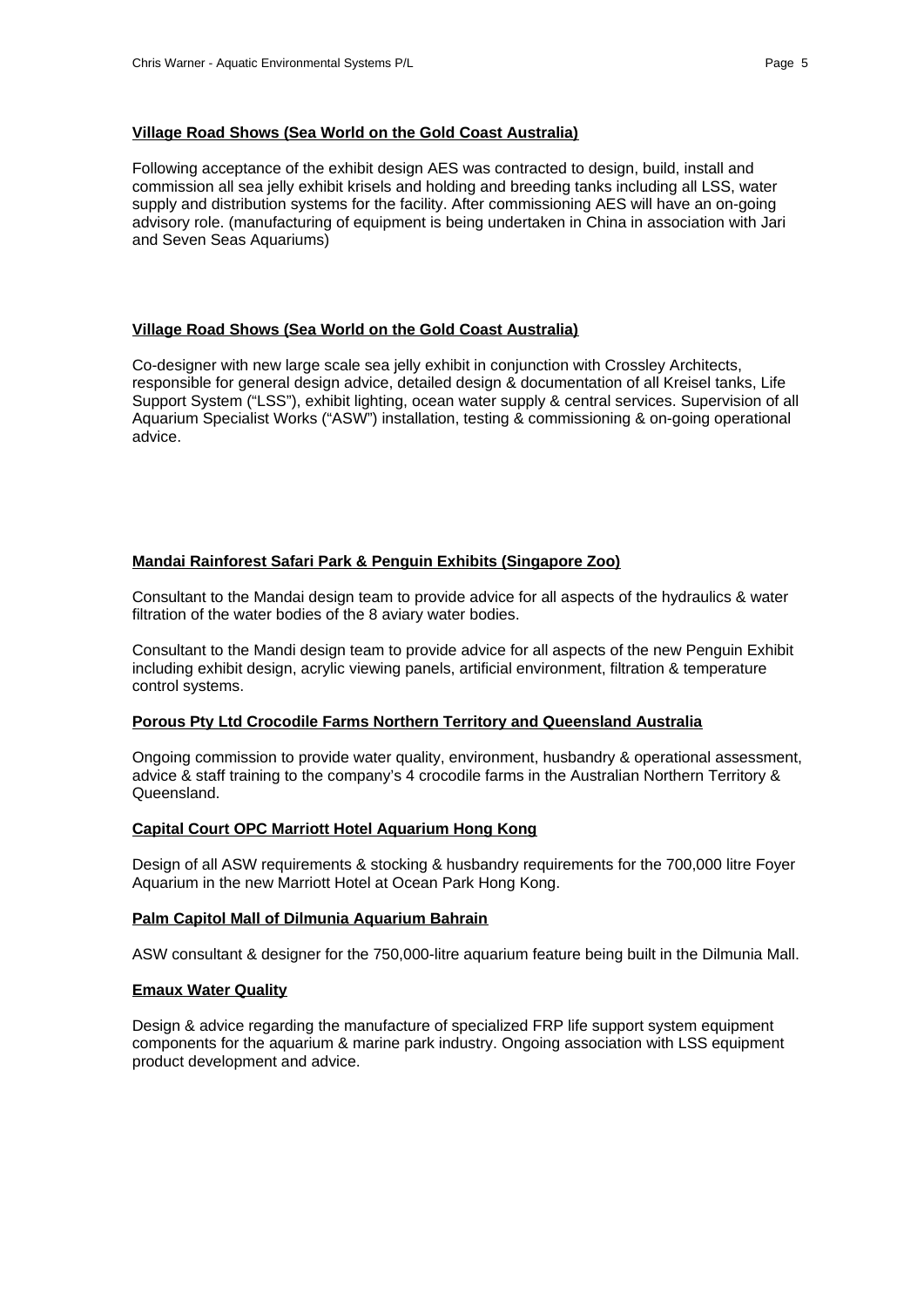# **Bundbury Dolphin Discovery Centre (BDDC)**

Exhibit co-designer with Earth Story for the exhibit space of the BDDC. Design and documentation of all aquariums, life support systems and husbandry support areas.

# **Ocean Park Corporation – Polar Exhibit, Hong Kong**

LSS rectification & upgrade design, construction supervision & commissioning.

#### **Porous Crocodile Farm Northern Territory Australia**

Filtration plant design, supervision of construction & supervision of commissioning.

# **Merlin Entertainment (Sea Life Centres Asia & Australia)**

Conceptual design upgrade of the 2 main Darling Harbour Aquarium LSS. Design upgrade concept for the ocean water intake system for the Mooloolaba Aquarium.

## **University of Queensland Heron Island Research Station**

Review & report regarding current ocean water system design. Design & documentation of new ocean water supply system & distribution systems & water quality monitoring to wet laboratory. Construction supervision, systems testing and commissioning.

## **R & F Properties Hainan Co. Ltd. Lingshui Bay Hainan Island Theme Park China**

Developed design & documentation of all aquarium & marine mammal LSS & ocean water supply treatment & distribution systems for all aquariums, marine mammal facilities, penguin & bird exhibits.

# **Cairns Aquarium**

Concept design and developed design of the LSS for the Cairns Aquarium, ASW and exhibit design in consultation with Peddle Thorp Architects and Ellick & Partners Architects.

# **2010 – 2013**

#### **Merlin Entertainment**

Undertake due diligence inspections & reports in association with Thorburn Consultants prior to Merlin Entertainments purchase of the assets of the Oceanis Aquariums (Kelly Tarltons Under Water World – New Zealand, Mooloolaba Aquarium – Australia, Melbourne Aquarium – Australia, Darling Harbour Aquarium – Australia, Busan Aquarium – Korea, Siam Ocean World Aquarium – Thailand, Shanghai Chang Feng Ocean World Aquarium – China). Provide report re general condition of acrylic viewing panels, LSS, mechanical & electrical services, operations, staffing, husbandry protocols, permits, licences & approvals. Provide opinion as to the valve of the infrastructure & probable cost of repair & upgrade as necessary to maintain efficient operation

# **R & F Properties Hainan Co. Ltd. Lingshui Bay Hainan Island Theme Park China**

In conjunction with Crossley Architects, Alan Griffith Architects & Village Roadshow Theme Parks provide a fully developed concept design for all the Marine Park aspects of the Lingshui Bay Theme Park – provide environment & species-specific advice regarding appropriate exhibit, animal, technical & interpretation aspects of the marine park.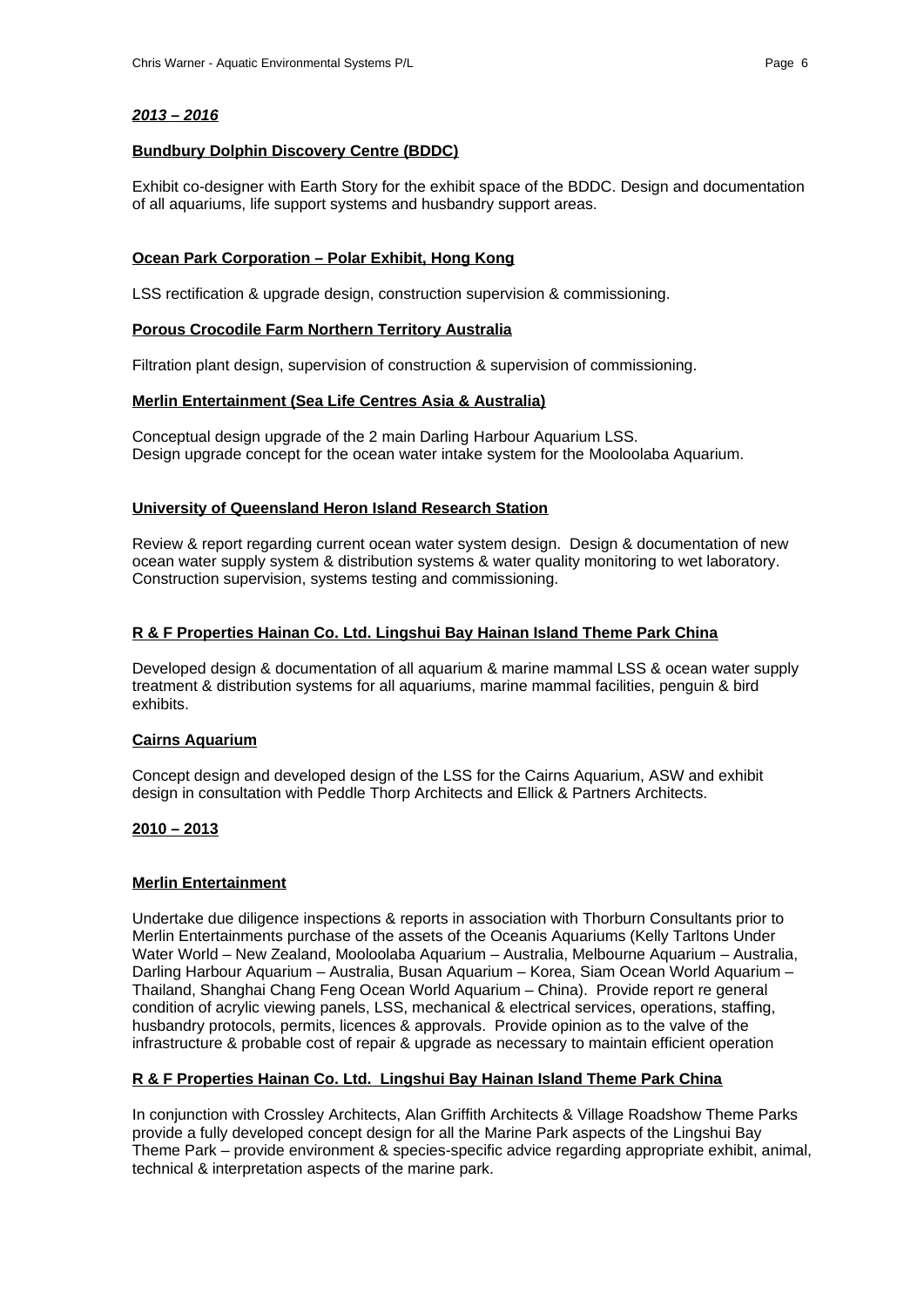#### **Ocean Park Corporation – Sharks Alive Hong Kong**

LSS design, general aquarium design advice, supervising LSS construction & systems commissioning supervision & ongoing operational advice.

#### **Resorts World Sentosa – Marine Park - Singapore**

ASW Consultant in association with Crossley Architects and in co-operation with DP Architects, responsible for all ASW design & documentation including LSS, acrylic viewing panels ,exhibit design, artificial environment replication, specialist waterproofing, husbandry support areas, curatorial advice, species selection & compatibility advice, tender documentation, tender review, contractors selection, contract administration & supervision, systems commissioning, initial start up & ongoing assistance. Design & manufacturing supervision of specialized ASW & LSS equipment for the project. (project duration 2007 – 2013).

#### **Zoos Victoria - Australia**

LSS review & upgrade for the Melbourne Zoo Wild Sea's facility LSS, operational & maintenance advice.

#### *2008-2010*

#### **Ocean Park Corporation- Marine Mammal Breeding Facility – Hong Kong**

Design of LSS & general holding pool design advice for holding facility for captive marine mammals including 24 Beluga whales.

#### **Australian Institute of Marine Science - Open Ocean Simulator – (Qld) Australia**

In association with Thorburn Consultants workshop & report with AIMS management re future direction & design brief imperatives for proposed Open Ocean Simulator water supply, filtration & storage system.

#### **The Blue Planet, Denmark**

ASW consultant to AAT for all required aspects of aquarium design, detailed design of LSS & specialist components.

#### **Taronga Zoo Conservation Society - (Sydney) Australia**

Advice re retro fitting waterproofing systems for the seal exhibits. Advice re life support & water reclamation system at Taronga Zoo.

# **Reef HQ (GBRMPA) – (Qld) Australia**

In conjunction with Thorburn Consultants (NZ). Review all operational practices & all technical systems including LSS. Provide advice & guidance on future direction & planned upgrade of systems & operation.

#### **Sydney Attractions (Village Roadshow) – NSW Australia**

In association with A.T.T. provide advice regarding upgrading of LSS for the new Dugon Pool at the Darling Harbour Aquarium.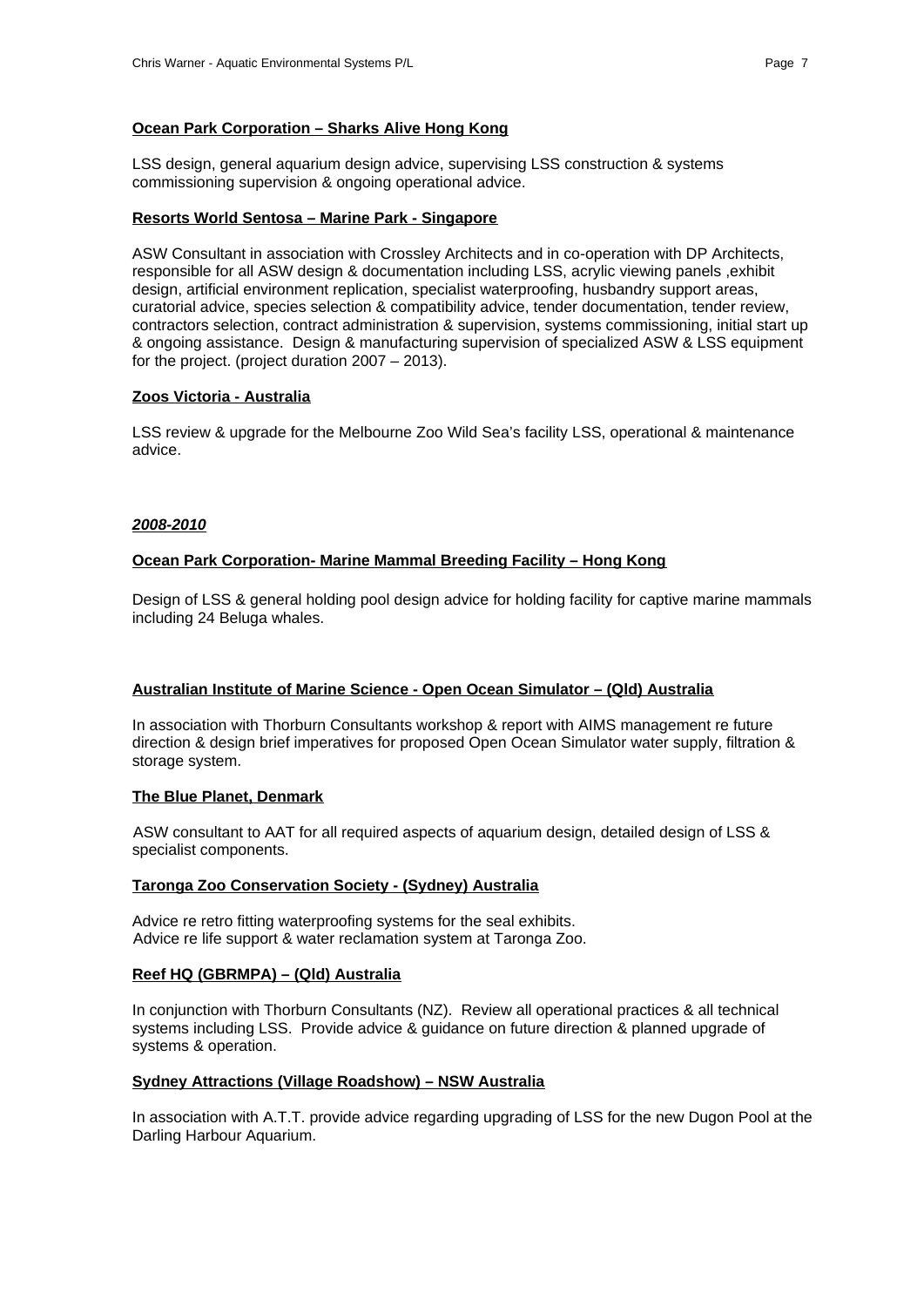# **AAT/Leighton Contractors - Hong Kong**

Revised & upgraded design of LSS for Hong Kong Ocean Park Grand Aquarium project. Design of all life support systems and make up water supply, treatment and distribution systems. Assistance to contractor (AAT) with design & value engineering of building structure & ASW components/construction & commissioning supervision.

## **Australia Zoo – (Qld) Australia**

LSS design & installation supervision for Alligator Holding Pool & Salt Water Crocodile Exhibit.

## **Melbourne Zoo – (Vic) Australia**

Advice re LSS upgrade for temporary Sea Lion holding facility.

## **Redco Pty Ltd – Darwin Crocodile Tourist Facility – (N.T.) Australia**

ASW designer & installation supervisor.

(LSS, acrylic, artificial environment, exhibit design, husbandry systems, exhibit lighting, curatorial advice) in association with Crossley Architects.

## **Ocean Park Corporation Hong Kong – Vet Hospital Facility**

LSS consultant and designer, holding pool designer & LSS installation & commissioning supervisor.

#### **Brisbane City Council – Wynnum Wading Pool – (Qld) Australia**

Ocean water pumping station & marine filtration system designer & installation supervisor for chemical residual free 6 million litre recreational pool.

#### *2005 - 2008*

#### **Qld DPI Australia – Fisheries Research Station**

Design of brood stock holding facility Life Support disinfection system.

#### **Reed Constructions- (Vic & Syd)) Australia**

Preliminary ASW advice re Melbourne Zoo "Stories from the Sea" project tender. Advice re remedial work required for rectification of Sea Lion holding facilities at Taronga Zoo, Sydney.

#### **Australia Zoo – (Qld) Australia**

LSS consultant & designer & installation supervisor for upgrade of the zoo's aquatic exhibits & water quality systems.

# **AAT /ICM**

Safisa Swim Reef Aquarium (LSS, artificial environment, husbandry systems, design & advice).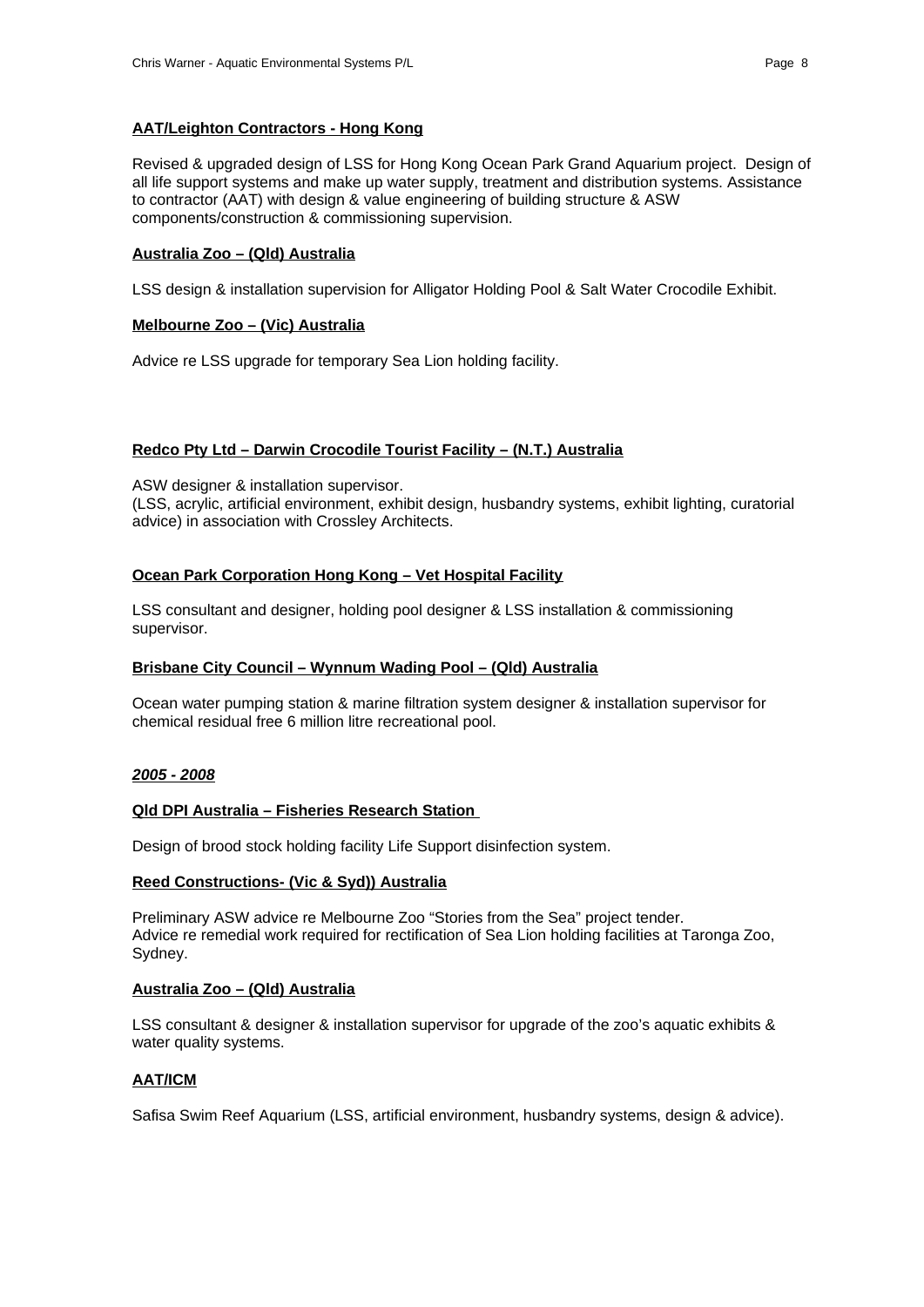# **Thorburn Consultants/Oceanis**

LSS detailed design & general exhibit advice re Melbourne Aquarium Penguin Facility.

#### **Genesis Pty Ltd – Bundaberg Council Turtle Discovery Centre– (Qld) Australia**

ASW & Curatorial consultant (LSS, acrylic, artificial environment, husbandry systems, exhibit lighting, curatorial advice).

#### **Maunsells/OPC – Hong Kong**

Astounding Asia Exhibit Water System consultant, designer & commissioning engineer.

## **Brisbane City Council – various projects – (Qld) Australia**

Water conservation & treatment consultant. Water playground & swimming pool design consultant.

#### **Qld DPI, Cairns, Australia – Fisheries Research Station**

Design & advice re water supply pumping, filtration, treatment & budget estimate.

## **AAT/Oceanis – Abu Dhabi**

Abu Dhabi Aquarium - LSS artificial environment & general architectural preliminary advice.

## **Underwater World, Mooloolaba/Oceanis – (Qld) Australia**

Design & installation supervision of main aquarium thermal control system.

#### *2003 - 2005*

#### **Vilnus Mall Aquarium, Lithuania**

LSS detailed design, construction & commissioning supervision for the ASW contractor (AAT)

# **Reed Group (Main Contractor, Taronga Zoo – Australian Coastline Precinct (NSW) Australia**

LSS design consultant for design review & upgrade.

# **Tivole Concert Hall Aquarium, Copenhagen**

LSS detailed design & installation supervision. General ASW consultation for the ASW contractor. (AAT)

# **Hangdarm Island Turtle Kingdom Aquarium - South Korea**

Concept design & ASW principal consultant in association with AEP Architects

# **AAT/Kelly Tarltons Underwater World – New Zealand**

Design & supervision - LSS upgrade for the 2 major aquariums.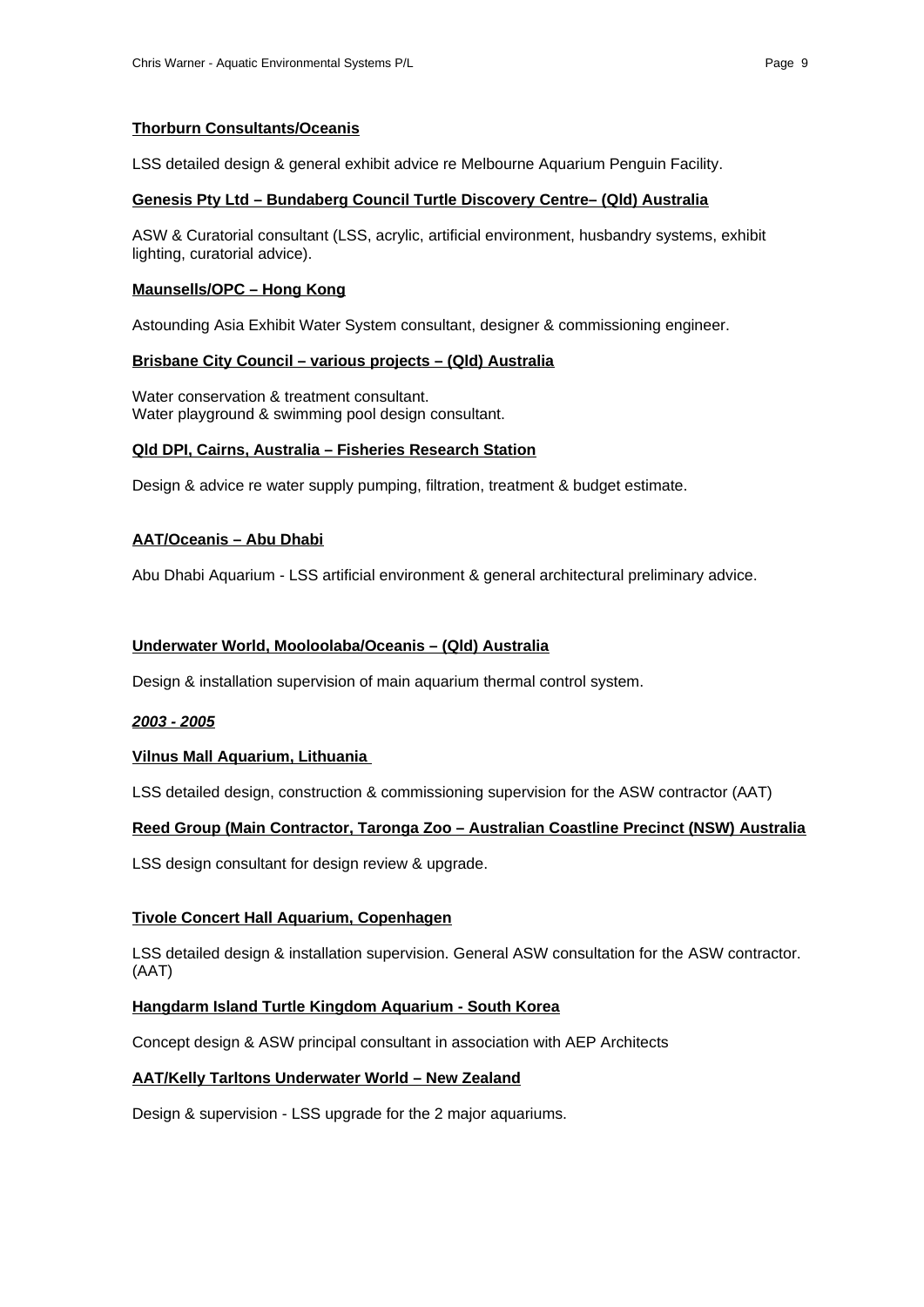#### **Sea World - Shark Bay Project – (Qld) Australia**

LSS detailed design & aquarium design advice. Manufacture, installation & commissioning of LSS. General advice re environment, acrylic viewing panels & husbandry support systems. Construction, installation, testing and commissioning of all life support systems and make up water treatment systems. On-going advice to Sea World re operations of aquarium and aquarium systems.

#### **Cairns Rainforest Casino Aquarium – (Qld) Australia**

Design, supply & install acrylic viewing panel for Cairns Rainforest Casino Aquarium.

#### *1995 - December 2003*

## **Shanghai Ocean Aquarium (PRC)**

Principal advisor to designing architect (AEP Architects and Crossley Architects) Principal ASW designer. Responsible for design, contract documentation, contract supervision/administration for LSS for all aquariums & penguin exhibit, acrylic viewing panels, specialist waterproofing & husbandry areas. Design & manufacturing supervision of specialist ASW & LSS equipment.

Advice to engineers re building structure & mechanical services.

Production of Operations Manual, supervision of LSS installation, testing and commissioning, review & checking through defects liability period, completion certification, ongoing advice.

## **Taronga Zoo - (NSW) Australia**

Asian Elephant & Australian Coastline Precinct LSS review, costing & advice. General design advice re husbandry & display areas.

# **Living Ocean International**

Director – Living Ocean International P/L, advising Board of Directors & shareholders re aquarium industry & systems (1995-1999).

Consultant – selecting & training of ASW engineering, design, husbandry, design & installation staff.

ASW advice re various projects.

Design, development & production of extensive range of aquarium, marine park & aquaculture life support & husbandry equipment.

Marketing & public relations services on behalf of Living Ocean International & Living Ocean International Constructions to prospective clients.

# **Hassells Architects - (NSW) Australia**

Concept development plans – Taronga Zoo (Australia) "Australian Coastline & Asian Precinct". Consulting engineer - Habitat & Life Support System.

# **Dalian Sun-Asia Aquarium (PRC)**

Principal designer - contract supervision & administration – LSS & artificial environment upgrade. System commissioning & staff training.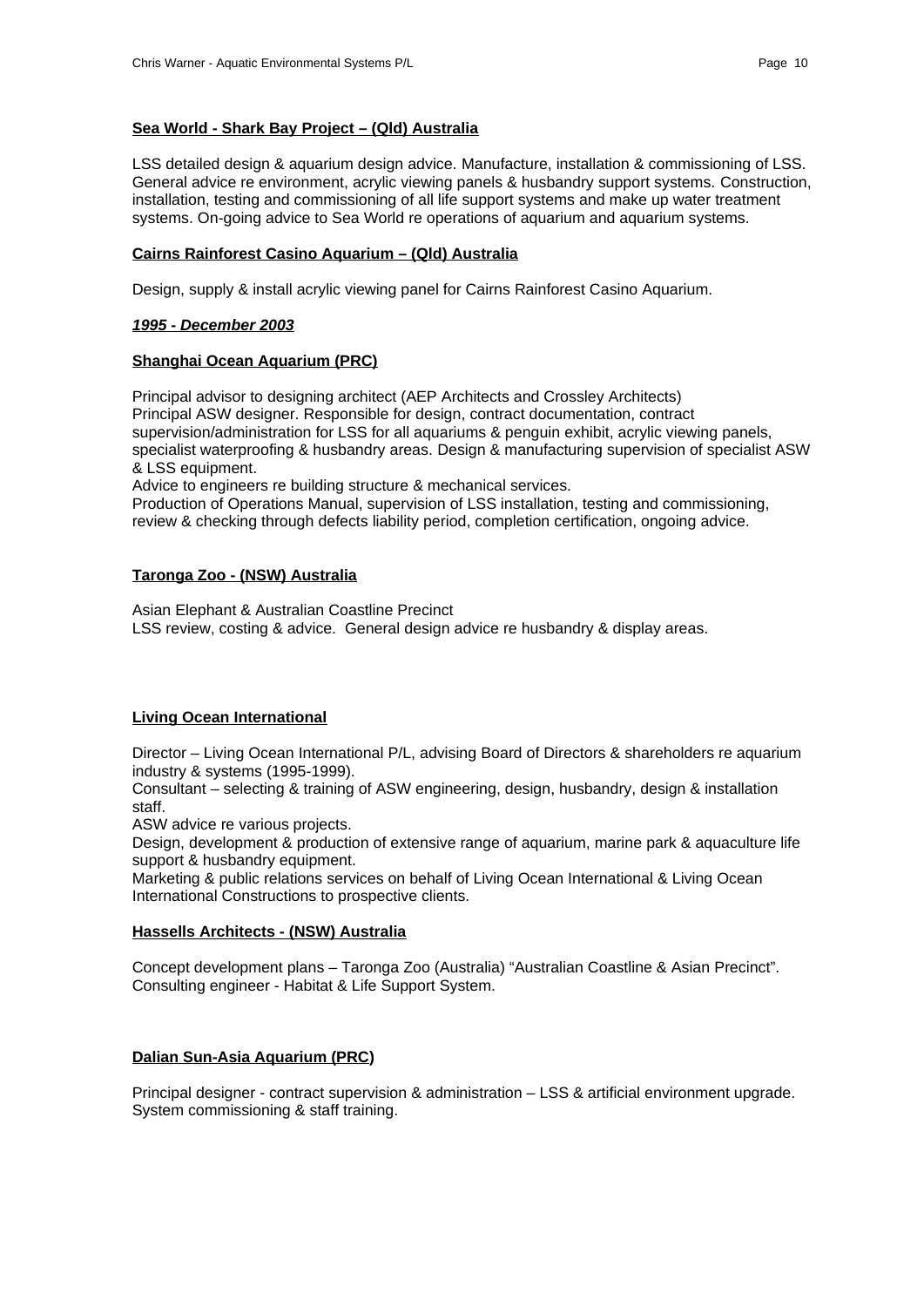# **Hong Kong Ocean Park – Pinniped Holding & Quarantine Facility Hong Kong**

Principal LSS designer, construction supervisor & contract administration. Supervision of LSS installation, testing and commissioning & staff training.

## **Guangzhou Ocean World Aquarium (PRC)**

Principal adviser to principal designing Architect. (AEP Architects) Principal ASW designer. Project Manager & Aquarium Specialist Works manufacture and installation supervisor. Advice to engineer re building structure & mechanical service. Design of specialist ASW & LSS equipment. Commissioning of all systems, staff training, supervising introduction of fish, reptiles, sea lions & dolphins to the facility, after system commissioning. Training of aquarists & curator.

# **Le Grande Chene Aquarium – New Caledonia**

Principal concept designer - LSS & acrylic viewing panels, general aquarium specialist works advice to client & architect.

#### **Airport Water Feature, Kuala Lumpur**

Habitat, water systems designer & installation supervisor.

#### **Smorgy's Restaurant Aquarium – Geelong (Vic) Australia**

Principal ASW designer, construction supervisor & contract administration.

## **Gondwana Rainforest Sanctuary – Fish & Reptile Pool - (Qld) Australia**

Systems upgrade designer & project manager.

#### **Xiamen Underwater World (PRC)**

Design review & advice to developer.

#### **Hualien Ocean Park (Taiwan)**

Concept habitat, LSS & exhibit display designer. Preparation to tender documentation stage.

#### **Suzhou Tahai Underwater World (PRC)**

Concept design of habitat, LSS, exhibit display & husbandry areas.

#### *1989 – 1995*

#### **1995 - Founding member:**

L.O.D.G (Living Ocean Design Group) L.O.I (Living Ocean International Pty Ltd) LOIC (Living Ocean Constructions Pte Ltd)

#### **Undersea World, Cairns (Qld) Australia**

Design of aquarium habitat, aquarium structure, LSS, husbandry support areas, acrylic viewing panels, specialist lighting & exhibitory. Advice to Directors re husbandry, management systems, administration & marketing.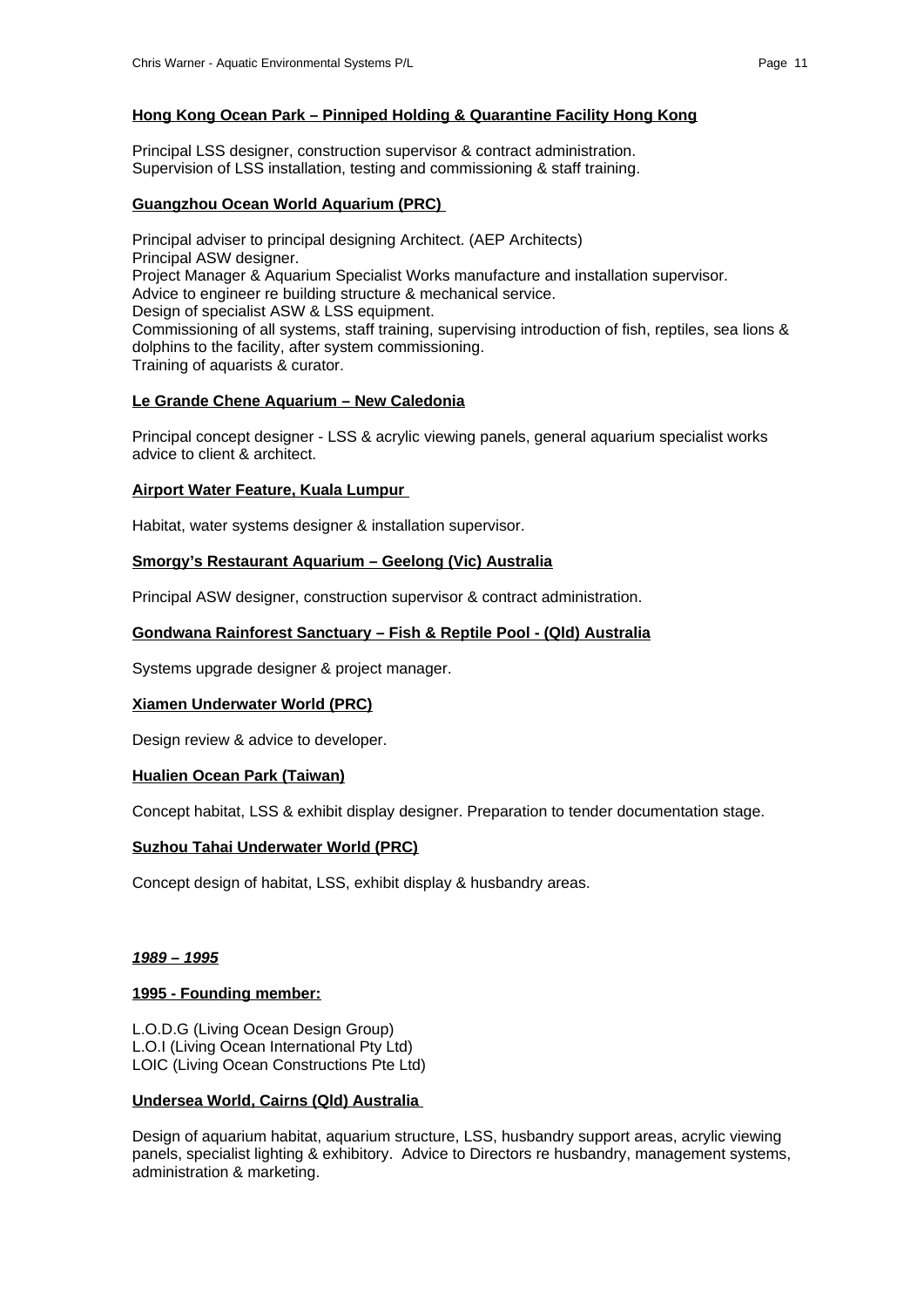#### **Underwater World Mooloolaba - Stage III – (Qld) Australia**

Principal ASW designer. Advice re upgrade of display, interpretation & retail/sales areas. Testing & commissioning of all ASW and LSS.

#### **Underwater World Mooloolaba – Stage II – (Qld) Australia**

Principal advisor to designing architect, responsible for design of habitat, husbandry areas, LSS, acrylic viewing panels, small aquarium structure & specialist lighting. Curator responsible for procurement, permits, temporary holding, transport & introduction of fish, reptiles & sea lions, staff training, animal training & husbandry protocols. Testing & commissioning of all ASW and LSS.

## **Underwater World Mooloolaba (Qld) Australia**

Consultant – habitat display exhibitory, acrylic viewing panel installation, Life Support & husbandry support area advice. Management advice re marketing, retail, human resources, cash control security & customer relations.

Curator/Manager (1989-1995) – responsible to the Board of Directors for all operations of the aquarium complex.

Testing & commissioning of all ASW & LSS.

## **WA Dept. of Treasury/Underwater World Sentosa (Singapore)**

ASW consultant for retro design and rectification of unsuitable installations (by others) & systems commissioning. Advice re husbandry, management systems, administration & marketing. Selection of key professional & technical staff.

#### **Underwater World, Jakarta**

Conceptual design advice to developer.

#### *1987-1988*

#### **Marinescape Corporation, New Zealand**

Consultant – ASW concept design, Darwin Aquarium. Consultant – ASW concept design, Underwater World, Perth. Consultant – conceptual design, Underwater World, Sentosa, Singapore

#### **Australia's Underwater World - (NSW) Australia**

Principal designer & ASW engineer. LSS, exhibit & habitat designer. ASW supervisor. Exhibit collection manager. Staff training. Advice re retail & sales areas, management systems, administration & marketing.

#### *1974-1987*

#### **Manly Marineland Aquarium (Syd) Australia**

Managing Director & Curator. Responsible for all operations & continuing upgrading of the aquarium complex.

**\*** Member & technical advisor to Aquarium Society of New South Wales.